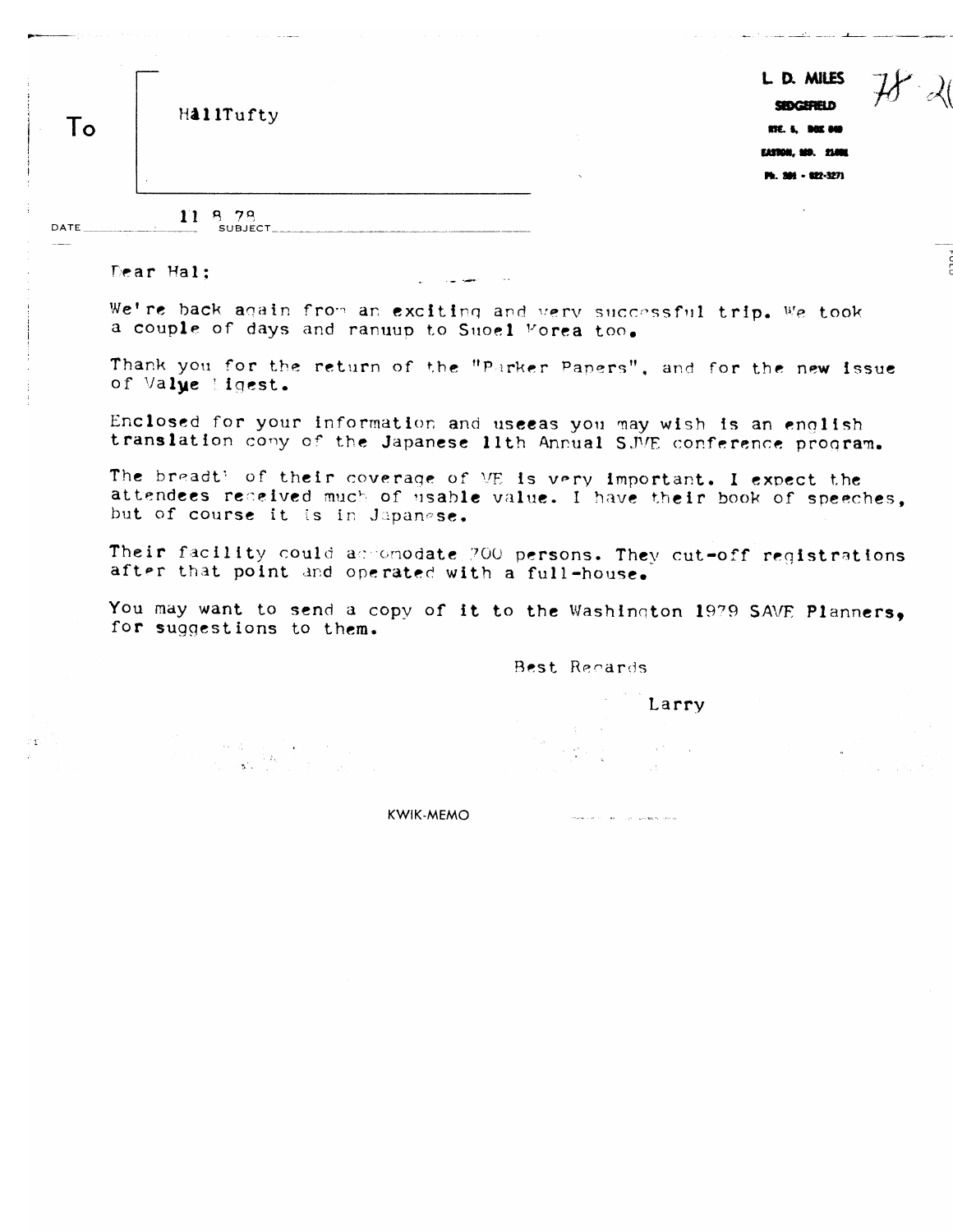D. MILES Mako boma  $To$ And Marian Companion  $7160$  15 1978 Good Monning;  $K$  and  $\int_{R^{n-1}} \rho^n e^{-\int_{R^{n-1}} \rho^n e^{-\int_{R^{n-1}} \rho^n e^{-\int_{R^{n-1}} \rho^n e^{-\int_{R^{n-1}} \rho^n e^{-\int_{R^{n-1}} \rho^n e^{-\int_{R^{n-1}} \rho^n e^{-\int_{R^{n-1}} \rho^n e^{-\int_{R^{n-1}} \rho^n e^{-\int_{R^{n-1}} \rho^n e^{-\int_{R^{n-1}} \rho^n e^{-\int_{R^{n-1}} \rho^n e^{-\int_{R^{n-1}} \rho^n e^{-\int_{R^{n-1}} \rho^n e^{-\int_{R^{n-1}} \rho^n e^{-\int$  $i.e.$  belp  $\bigcup$ .  $\gamma_{D\alpha\beta\gamma}^{\prime}$  (  $\rightarrow$  10 Fany Miles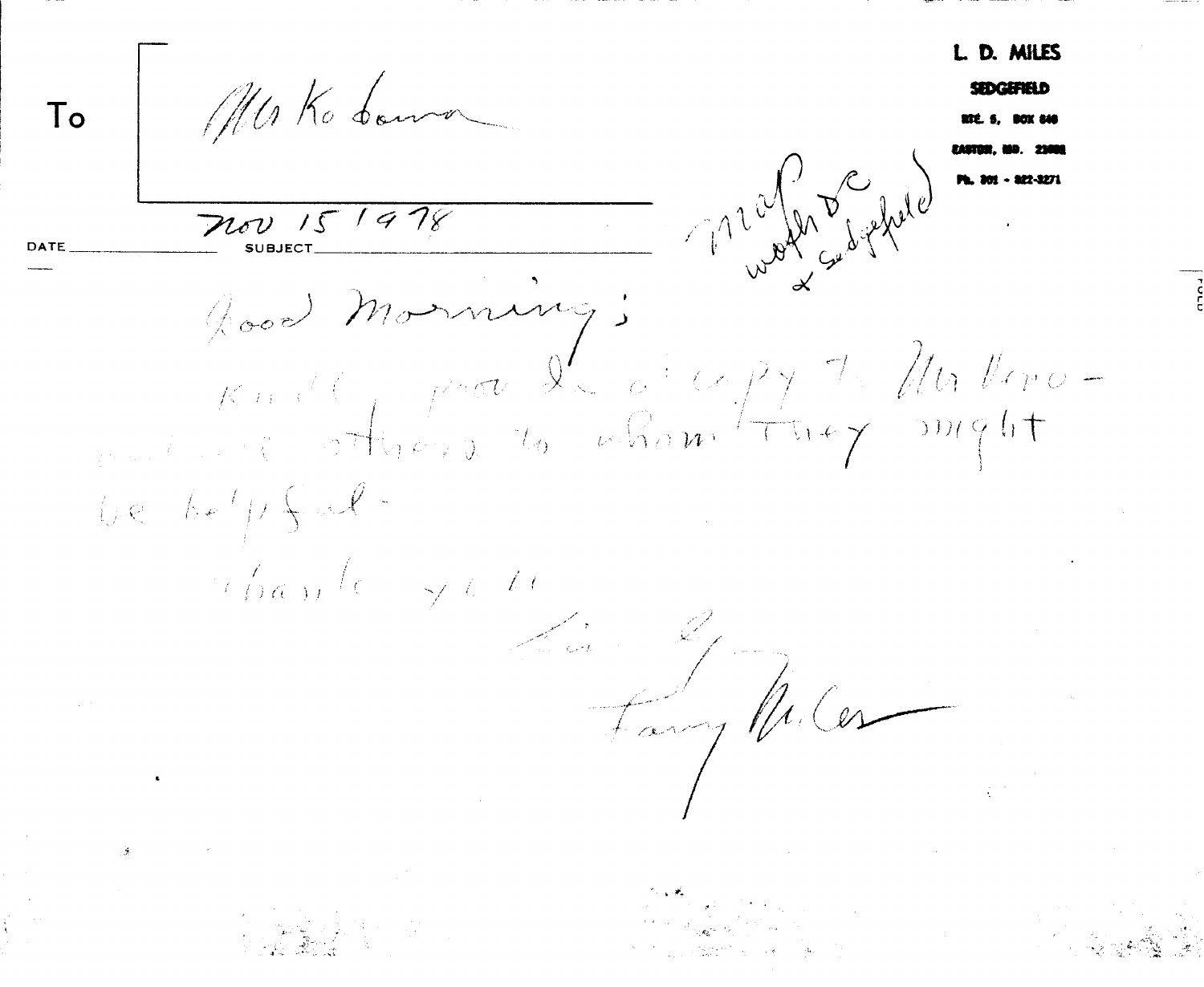L. D. MILES 500000010 **297 5. 200 800 EASENE, MD. 22002** Ph. 304 - 882-3271

**Vr** Aki **ra** Kcldarna **IE3AM** 

**II 8 78** SUBJECT.

**Dear Mr Kodama;** 

-

 $To$ 

For flawless arrangements.thoughtfulness and execution, Eleanor and **I** thank **you.** 

From my rather vague letter of preferences, further changed by our "last minute" emotional stresses, you put together exactly the best **schedule for us,** 

**The result was that we had adaquate rest periods while in Japan,**  we returned in the best of health, we have a feeling of satisfaction **that we provided some useful approaches to some deservino ~eople in**  this world of increasing competition.

**Throughout all, great values came to us from** the **wanth of personal friendships on all occassiona. Vany** Thw-Ir.; and **much Amrecfation, we**  send to you, your associates, and those with whom you made such fine **arrangements,** 

**Sincerely,** 

Larry and Eleanor Miles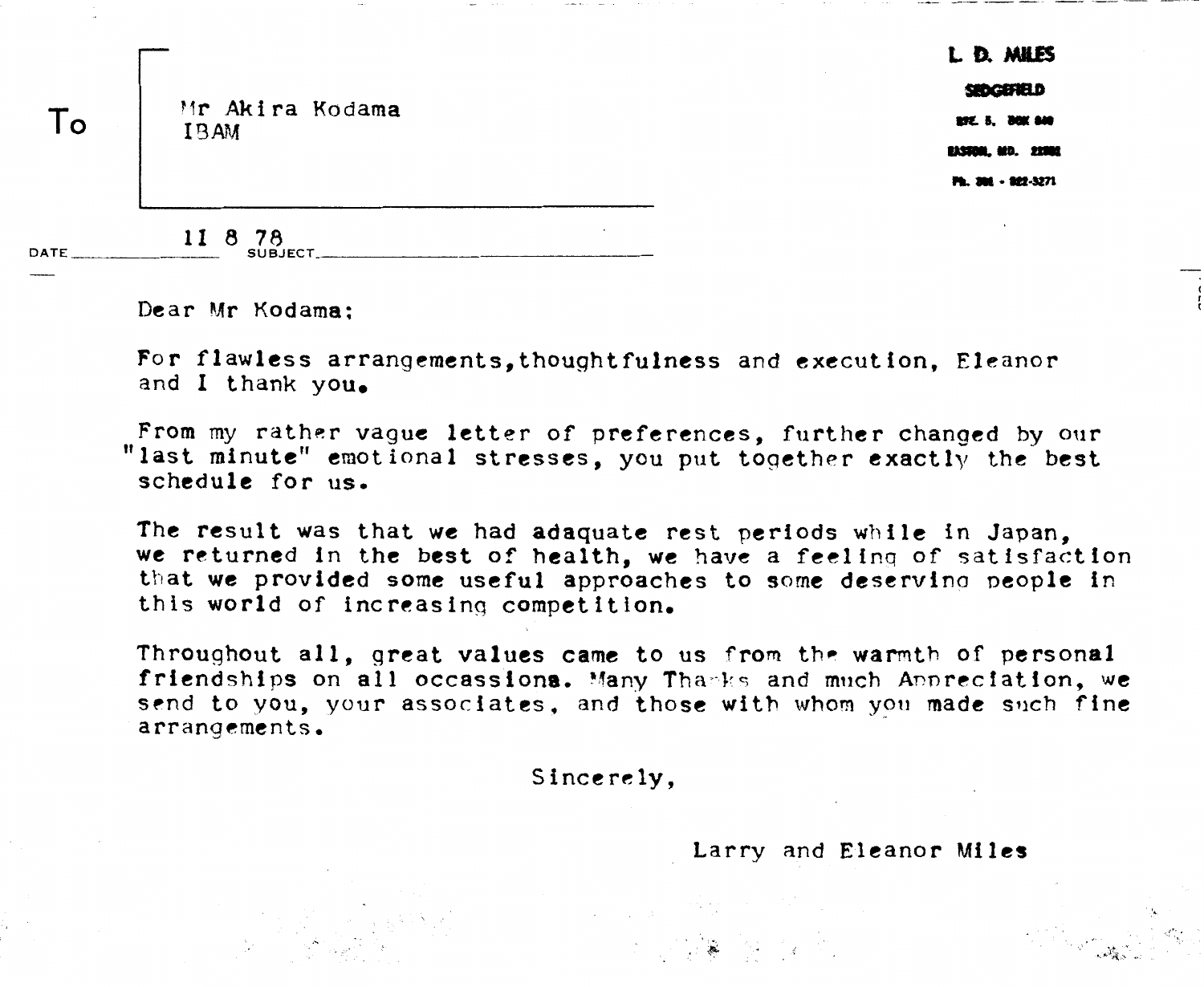L D. MILES

SEDGEFIELD

RTE. 5. BOX 840 **EASTOR, MD. 21601** 

**Ph. 304 - 822-3271** 

Mr Akira Modama  $1.9A$ <sup>t</sup>

Nov. 8! 1978 DATE

 $\text{Learn Mr Kodama:}$ 

To

In Nagoya, we were met at the train by the qentlemar you in' roduced to **us in Tokyo,and others. We were taken** to tho "a~oya **Castle Fbtcl to a beautiful 10th floor suite facing the castle. After a little rest. we were taken to an interesting resturant and served a delightful** evening long Japanese dinner. Every minute was oreat.

In the **morning, Mr Ryosuke Koga and our delightinn friend dnd former**  interpreter, Mitsuko Matsuno, took us to the fascinating flower show and castle. We enloved it greatly.

After a very pleasant lunch we found a very well set un meeting room with about 30 attendees. Our interpreter, Mr NorivukiMuata was a very superior communicator and also easy for me to work with. I felt that we were probably communicating well to the group. A fine experience.

Our visit was made an experience of high pleasure by the thoughtfulness helpfulness and friendship of Mr Vuld Mastura and Tsutomu Hibi in addition to Mr Ryosuke Woga. Mr Nonivuki Murata and Mrs Mitsuko Matsuno. And - others, whose names I do not recall, contributed.

Would you express our appreciation to those who were our hosts on such a joyous accasion. The beautiful Hotel Suite, the delighting Jananese digner, the Japanese lanch, the sightseeing and others. Kayaba Industries and others.

Sinceraly, Larry and Eleanor Miles.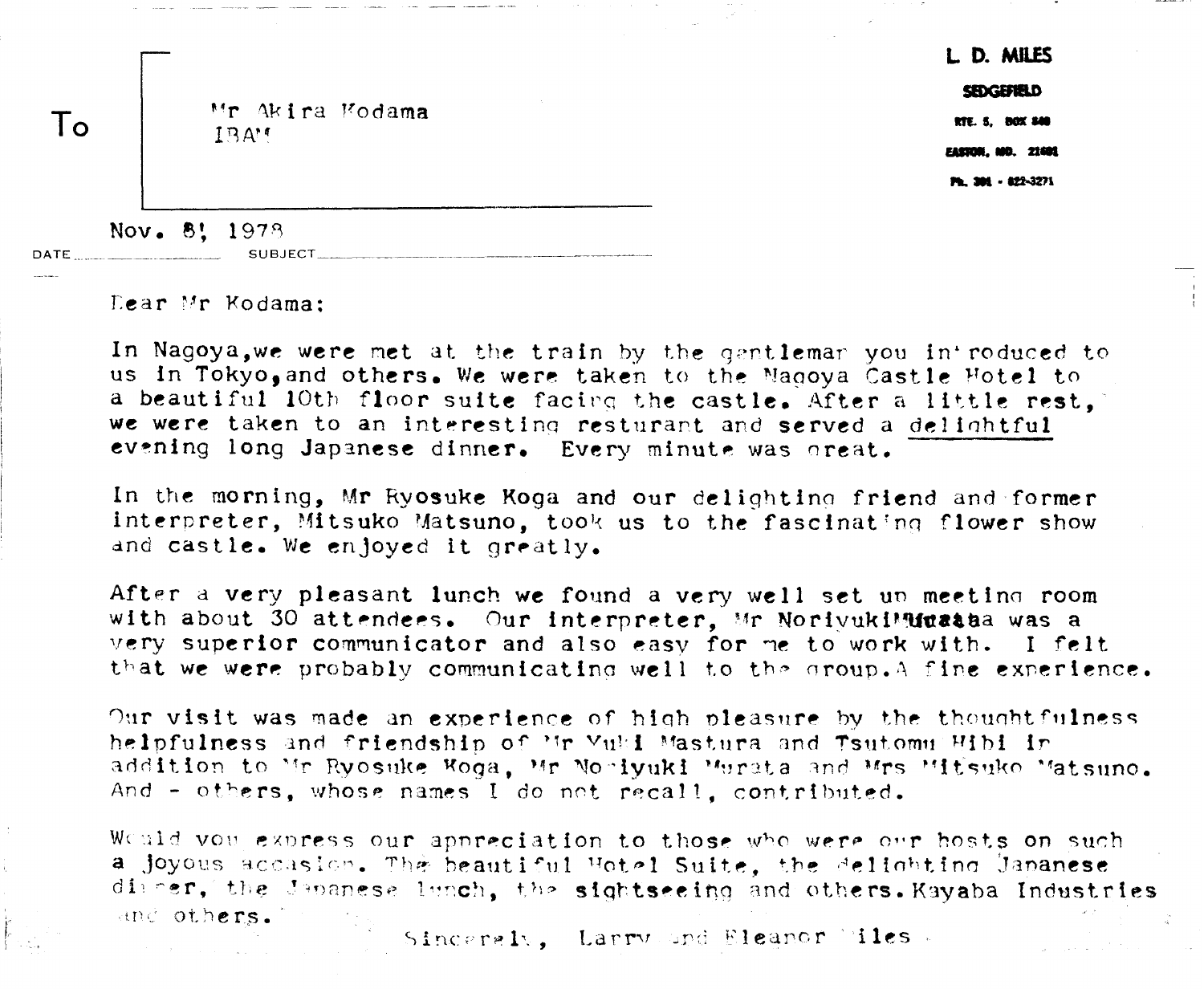|                       | Akira Kodama.<br><b>IBAM</b>                                                                                                                                                             | L D. MILES<br><b>SEDGEFIELD</b>                            |
|-----------------------|------------------------------------------------------------------------------------------------------------------------------------------------------------------------------------------|------------------------------------------------------------|
| To                    | Dear Mr Kodama:                                                                                                                                                                          | RTE. 5. DOX 840<br>EASTOR, MO. 2300E<br>Ph. 301 - 822-3271 |
| 11 8 78<br>DATE _____ | SUBJECT_                                                                                                                                                                                 |                                                            |
|                       | To help Japanese Purchasing People to fully understand the 10 examples used<br>to illustrate the 10 Function Buying Principles in my recent talk, I enclose<br>the following references. |                                                            |
|                       | Page numbers refer to the FIRST FEITION of my book, already available in<br>Japanese language. Japanese translation unless otherwise stated.                                             |                                                            |
|                       | ITEM 1 "Dust Cover". No picture so I cannot identify the translation page,<br>but the description in my FIRST EDITION is on page 49.<br>2 Page No. $94.$                                 |                                                            |
|                       | 3 Again in the English copy of the FIRST EDITION page 75.<br>4 Page 229.229<br>11.<br>5<br>232<br>- 11                                                                                   |                                                            |
|                       | 6<br>47<br>$\overline{7}$<br>$\mathbf{H}$<br>346, top of page.<br>$\bullet$<br>- 11 -<br>142<br>$\mathbf{9}$<br>$\mathbf{H}$<br>81 and 82                                                |                                                            |
| $\sim$ 2 $\times$     | 10 <sup>°</sup><br>Ħ<br>113.<br>Sincerely,                                                                                                                                               |                                                            |

 $\hat{\boldsymbol{p}}$ 

 $\sim 1000$  km s  $^{-1}$  ,  $\sim 100$ 

 $\mathbf{y}^{\prime}$ 

Larry **Vi les** 

and the second control of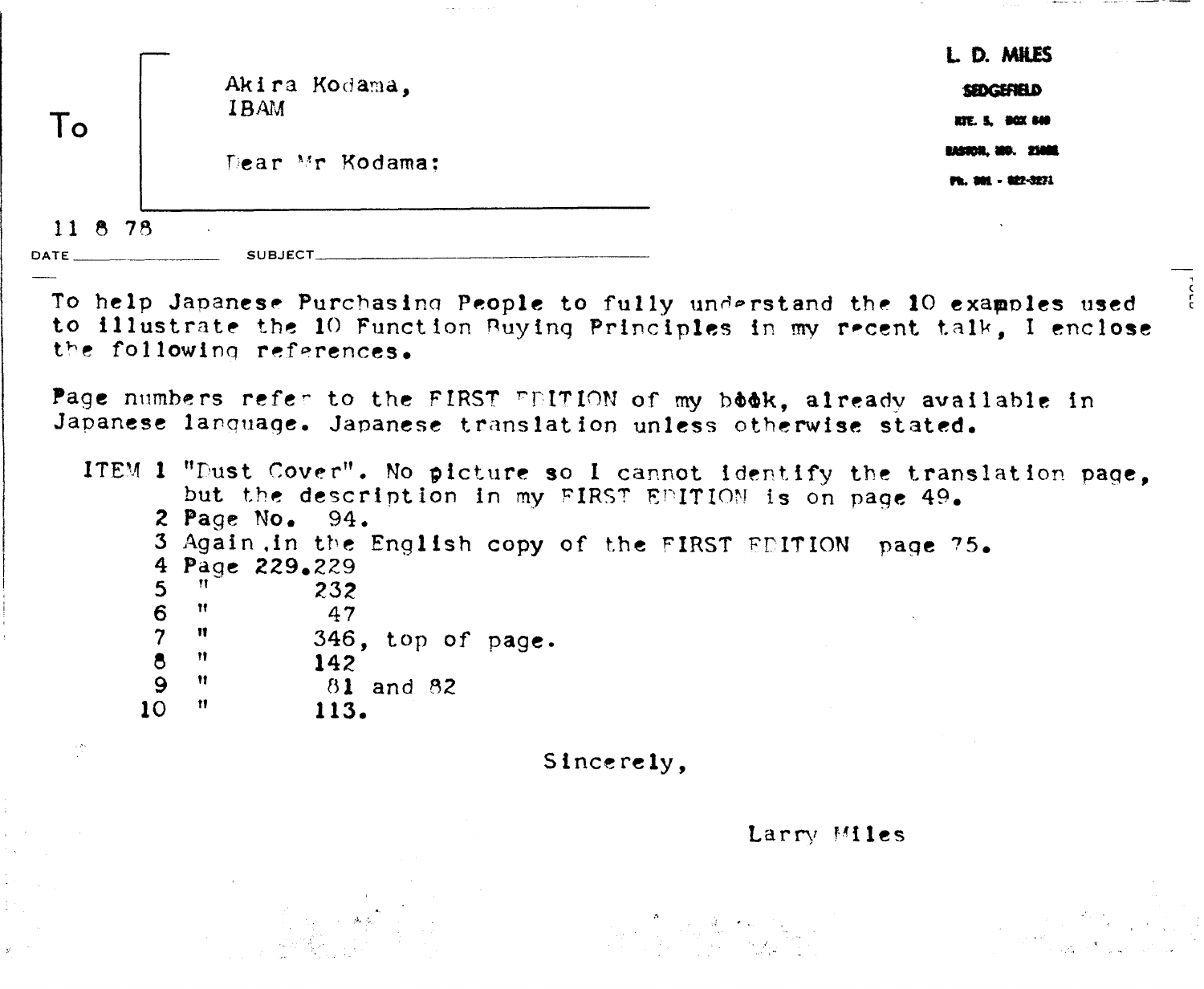|      |                                | L. D. MILES            |
|------|--------------------------------|------------------------|
|      | Professor Tamai<br><b>IBAM</b> | SEDGEFIELD             |
|      |                                | <b>RTE. 5. BOX 849</b> |
|      |                                | ERSTON, MO. 21000      |
|      | Courtesy Akira Kodama          | Ph. 801 - 822-3271     |
| DATE | 11878<br><b>SUBJECT</b>        |                        |

Pear **Professor Tami** ;

--

**It was very pleasant to be with you again and to enjoy your friendship.** 

**And,** t.hank **yo11** much **for the part which allow? me t.o use a flash with my fine new camera. I now have an electronic** flash. **It all seem to**  work beautifully. Soon I'11 have a film developed, then I'11 really know how "I'm doing".

It will bring some real admances forward in the superior Jananese **Value Engineerinc** proqrarns **when** they **can use** the **orderly teachinq and "doing" arrangements** of the **techniques** in the **Secobd Edition. I will certainly, during November as you requested, provide a "Forward", and a picture.** Thank **you.** 

I certainly hope and expect that you will find your VE consulting work **with OLYWUS t0 be** both **interesting and valuable to you and to them.** 

**Sincerely,** 

Larry Miles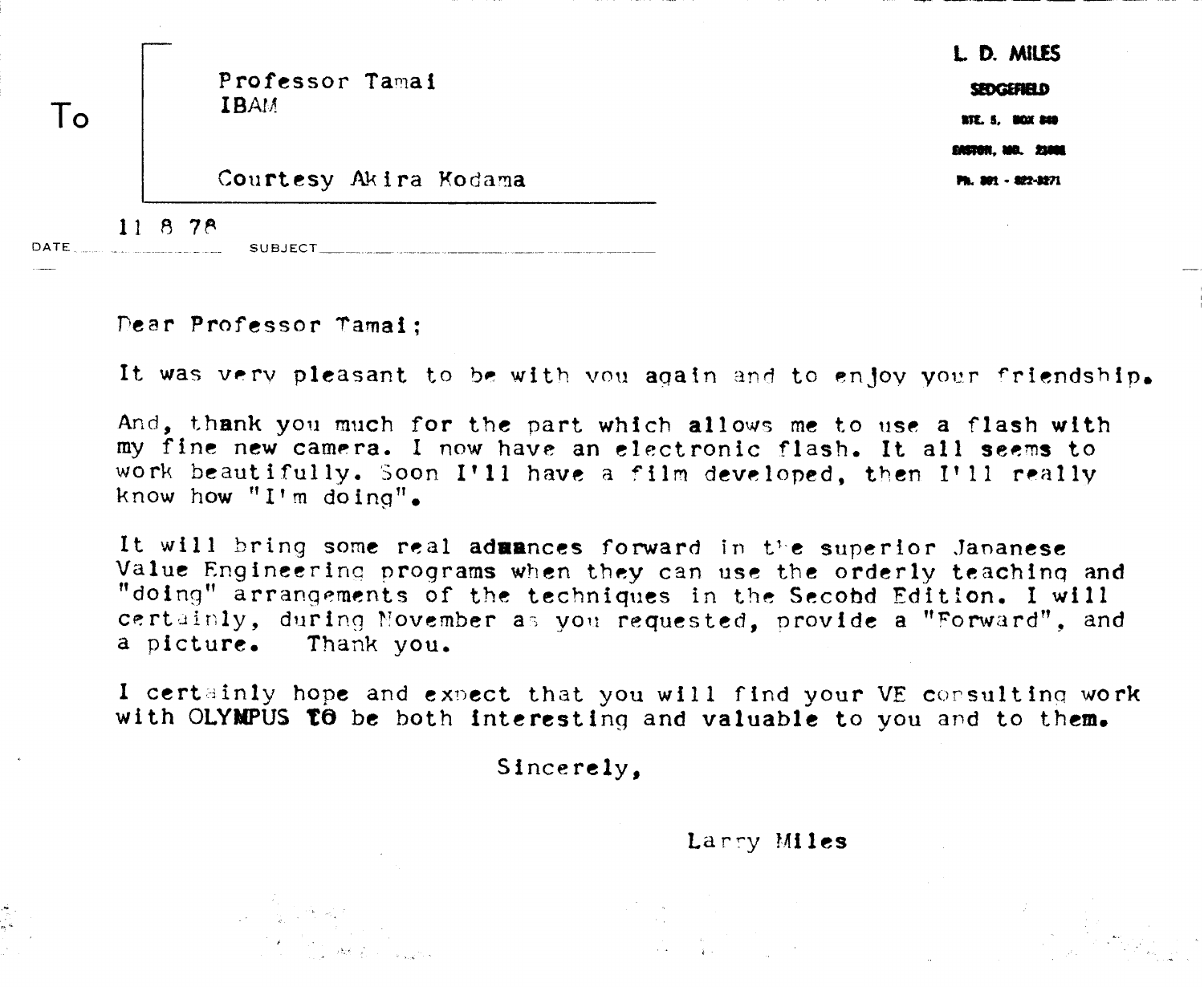Mr Narasaki **IBAM** 

 $To$ 

DATE

**L. D. MILES** SEDGEFIELD RTE. 5. BOX 840 **FASTON, MO. 73002** Ph. 900 - 922-3271

החרה

Courtesy Akira Kodama

 $11.8.78$ 

Dear Mr Narasaki:

**SUBJECT** 

Words can convey an expression of evaluation and appreciation for your work, your helpfulness and your friendship. You were GREAT.

Your organization of arrangements and details, your absolute responsibility, your thoroughness, your thoughtfulness, your punctual $ness - all absolutelv 100\%$ .

As an interpreter, you were very easy to work with. You readily understood me, and all indications were that you were getting my meanings across to the audience.

It is a great source of satisfaction to us to see you grow in skills. responsibility and competence.

Sincerely.

Larry and Eleanor Miles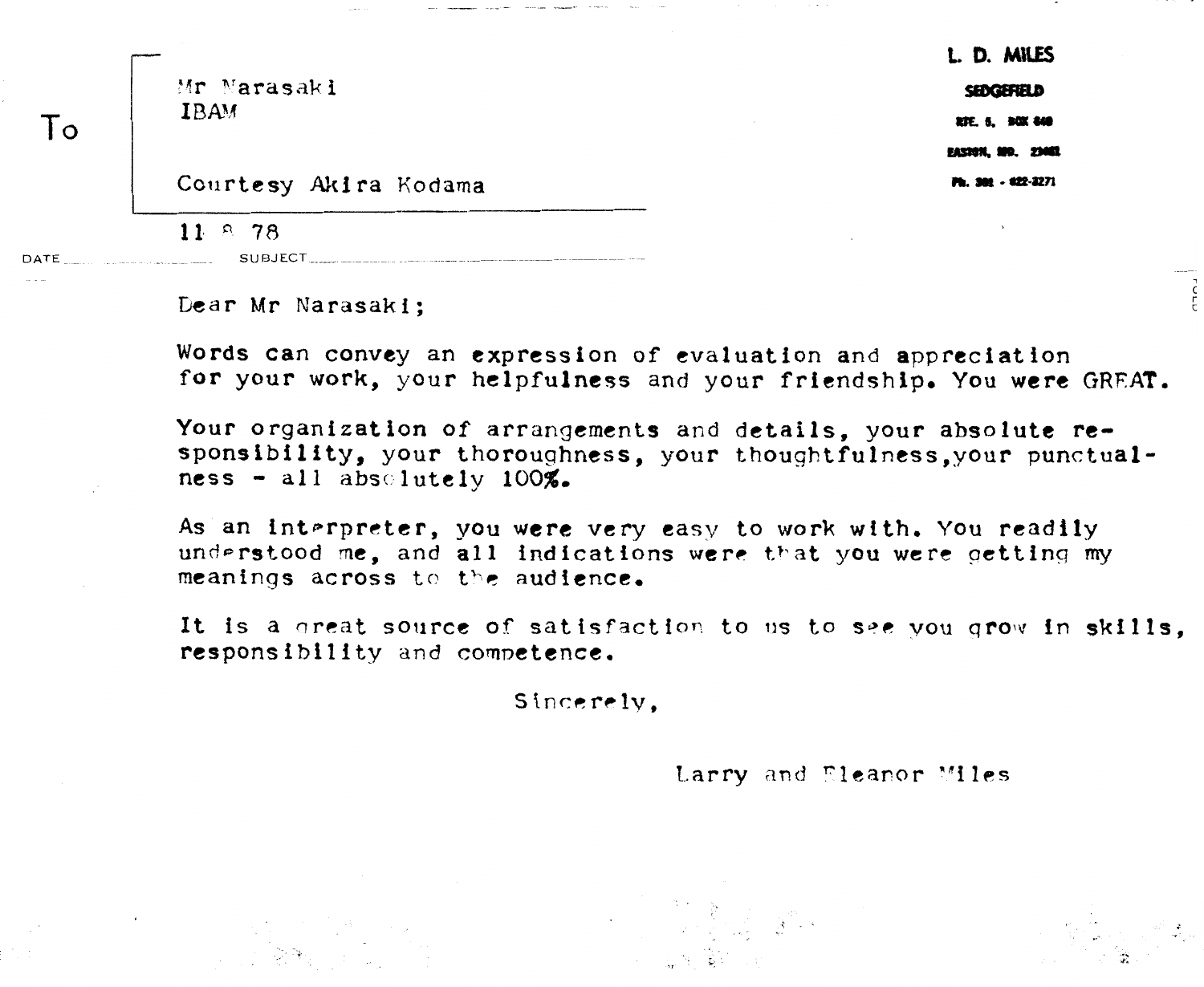| тO          | IBAM                          | Akira Kodama |
|-------------|-------------------------------|--------------|
| <b>DATE</b> | Nov. 8 1978<br><b>SUBJECT</b> |              |

Dear Mr Kodama:

DATE

As opportunity presents itself, would you express for us, our deep appreciation to the many people at Mippon **Flectric Co. Ltd. for their** arranclemcnts, **companion~hip,fricndshin** ard **co~~rtesies which made ow**  experience with them such a high pleasure.

The **interested attent ivr audience, and** the **sxclt** i~n *dal* inht ina dinner in the company club were exhilerating.

We much enjoyed getting to know Mr Yukio Sato. Mr Mitsuo Shiota and Mr Hamawaki, and it was great to renew acquaintance with ''r Shimura.

Thptc! **may also** have **been others whose nares we do** not rwall. If **so**  we express appreciation to them also.

With Warmest Greetings,

Larry and **Eleanor** Miles

1. D. MILES SEDGENELD **RTE. 6, BOX 840** 

------------

cro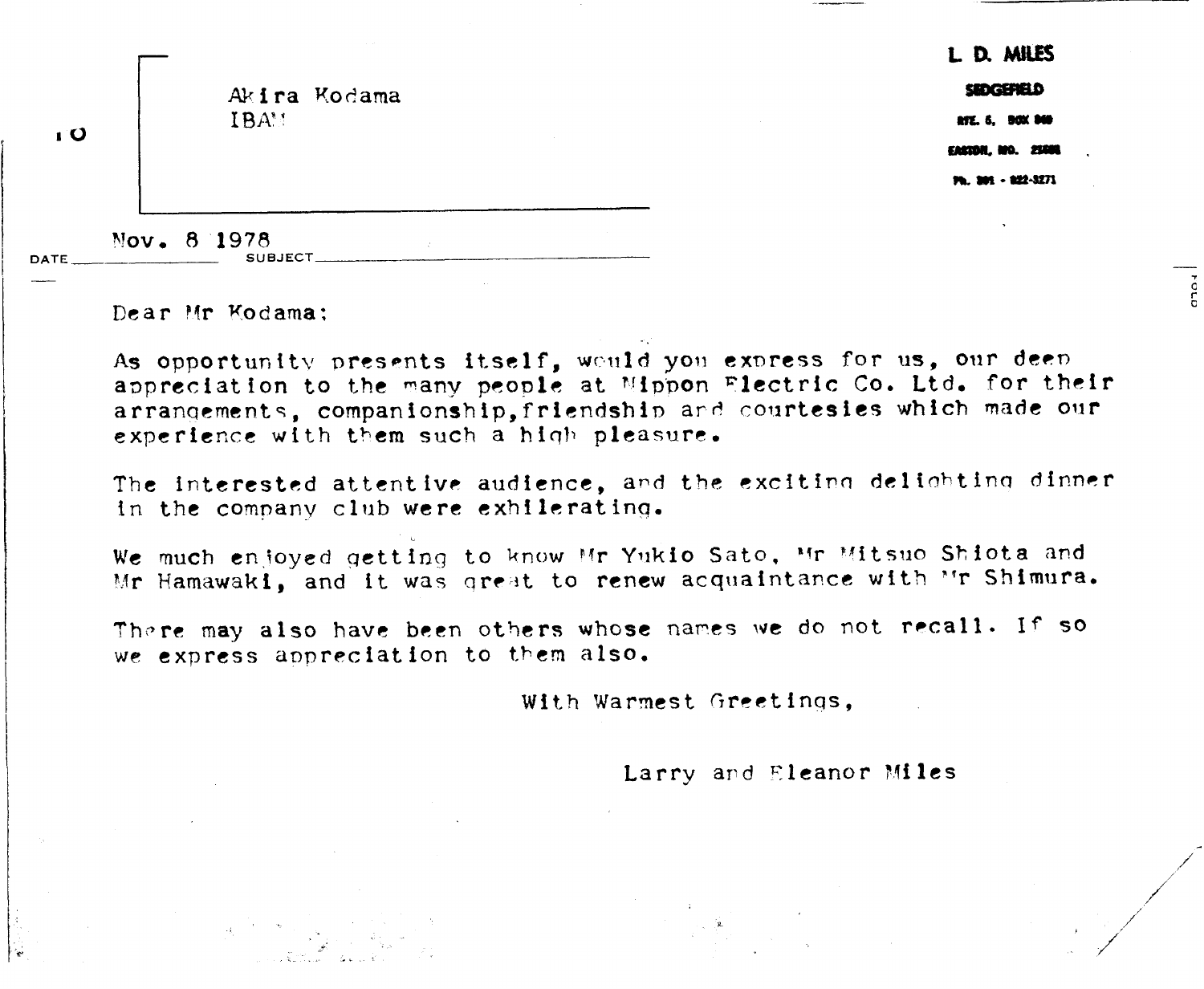## **NEC** Nippon Electric Co.,Ltd.

YUKIO SATO

**ASSOCIATE SENIOR VlCE PRESIDENT AND DIRECTOR** 

 $\mathcal{A}^{\text{max}}$  and  $\mathcal{A}^{\text{max}}$ 

**33 -1 SHlBA GOCHOME MINATO** - **KU, TOKYO 108. JAPAN TEL (03)** 454 - **1** 1 **1 1** 

 $5-t4$   $Am/d$   $two$   $mo$  $NEC$  *cost Consultants, Ltd.* 

 $HAMAWAK/$   $\frac{5}{7}$ <br>FUMIHIKO SHIMURA  $\int_{x}^{x}$ 

**VlCE PRESIDENT AND DIRECTOR** 

**NlCHlDEN BETSUKAN BUILDING, 31-25, SHlBA NICHOME, MINATO-KU, TOKYO 105, JAPAN TEL(03)454-2751** 

## NEC 日本電気コストコンサルテイング株式会社

Myr, General Adim.<br>El Rept. 総務部長 塩 Mitsus Shista

東京都港区芝二丁目31-25(日電別館) 〒105 TEL (03) 455 - 1 1 1 1 (大代表)  $\overline{a}$   $\overline{a}$  (03) 454 - 2 7 5 1  $\sim$  3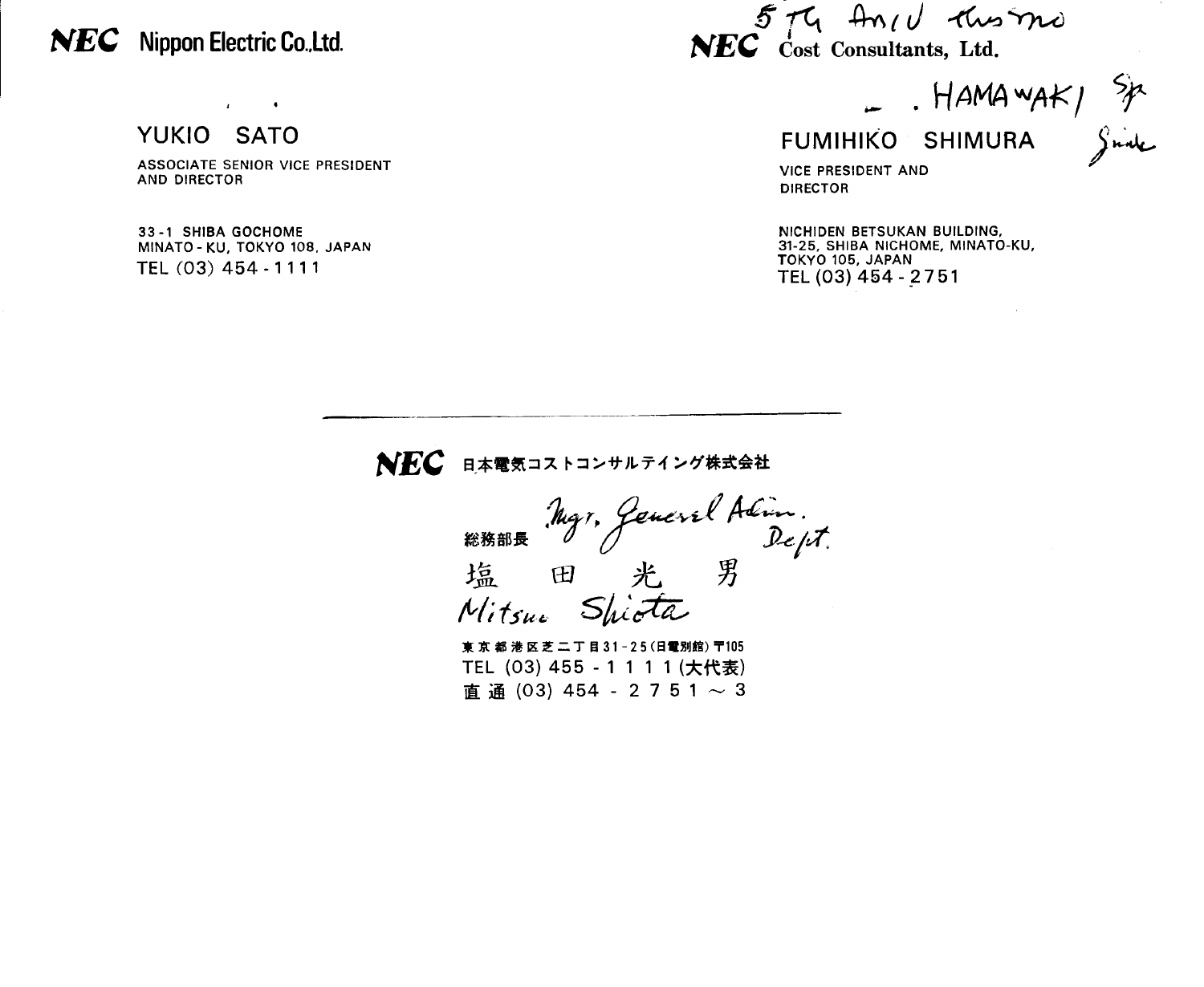|             |                | L. D. MILES                                                           |
|-------------|----------------|-----------------------------------------------------------------------|
|             | Akira Kodama   | SEDGEFIELD                                                            |
|             | <b>IBAM</b>    | $\sim$<br><b>RFC. 5, BOX 840</b>                                      |
|             |                | EASTON, MD. 21001                                                     |
|             |                | Ph. 301 - 822-3271                                                    |
|             | 8 78<br>11     |                                                                       |
| <b>DATE</b> | <b>SUBJECT</b> | where a contract with a company with them are presented with the with |

**Dear Mr Kodama;** 

**For the camera, and the thoughtfulness in the award, Eleanor and I** thank you all very, very much. It is a find camera, and we like  $p$  ictures. We much appreciate it, and the group who sent it.

**Professor Tamai provided** the **attatchmcnt for** a flash, **we** qot **an**  electronic flash, also a wide anole alternative lers, and a **colter to nake the** clouds bealrt iful.

**Now, with** great **anticipation, we have finished one roll** of **film**  and are almost "holding our breath" until it comes back, de reloned. Until then, I dont feel safe to "bragg", After that, waybe I will.

Our Warmest Greetings.

Larry and **Eleanor**